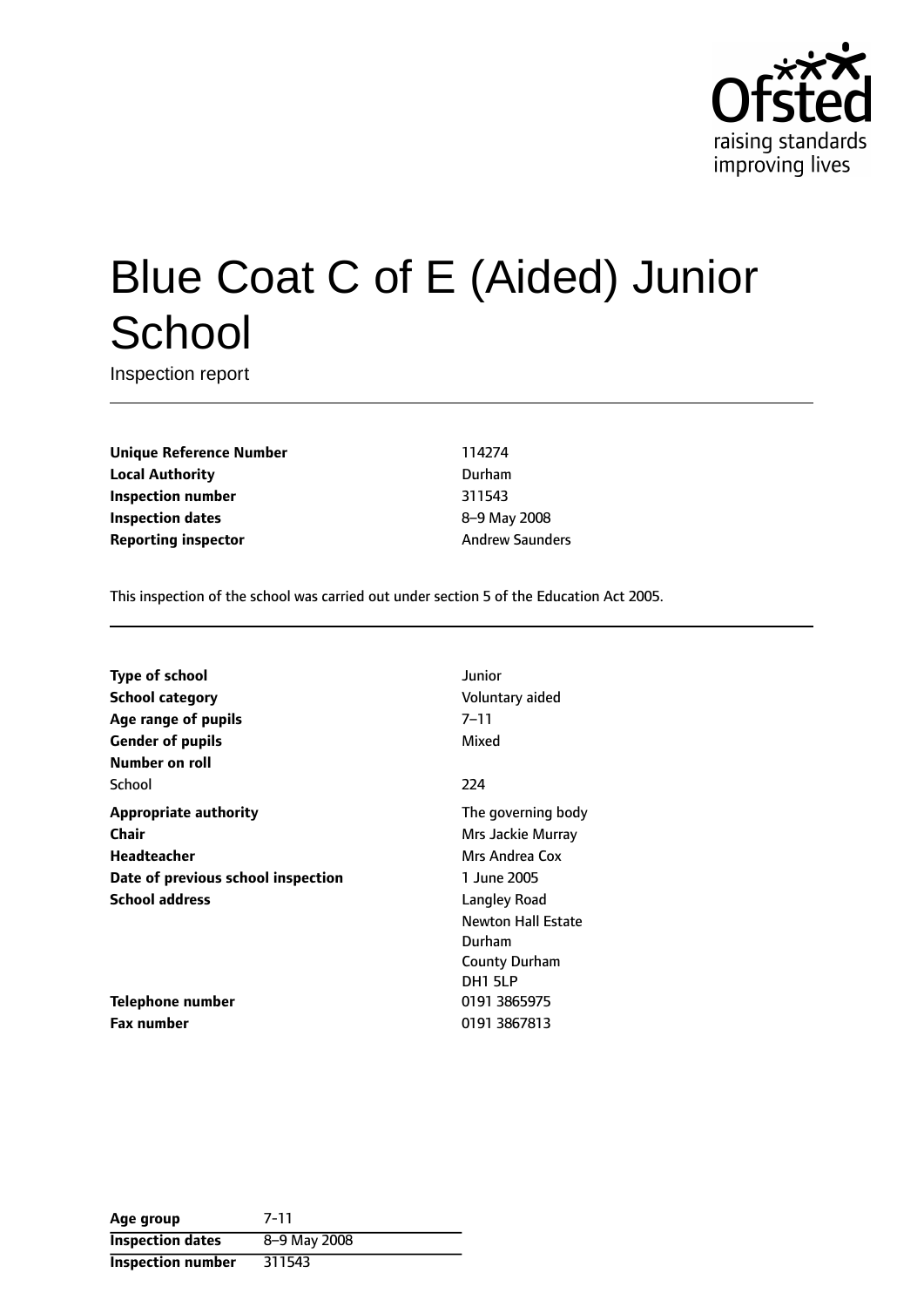.

© Crown copyright 2008

#### Website: www.ofsted.gov.uk

This document may be reproduced in whole or in part for non-commercial educational purposes, provided that the information quoted is reproduced without adaptation and the source and date of publication are stated.

Further copies of this report are obtainable from the school. Under the Education Act 2005, the school must provide a copy of this report free of charge to certain categories of people. A charge not exceeding the full cost of reproduction may be made for any other copies supplied.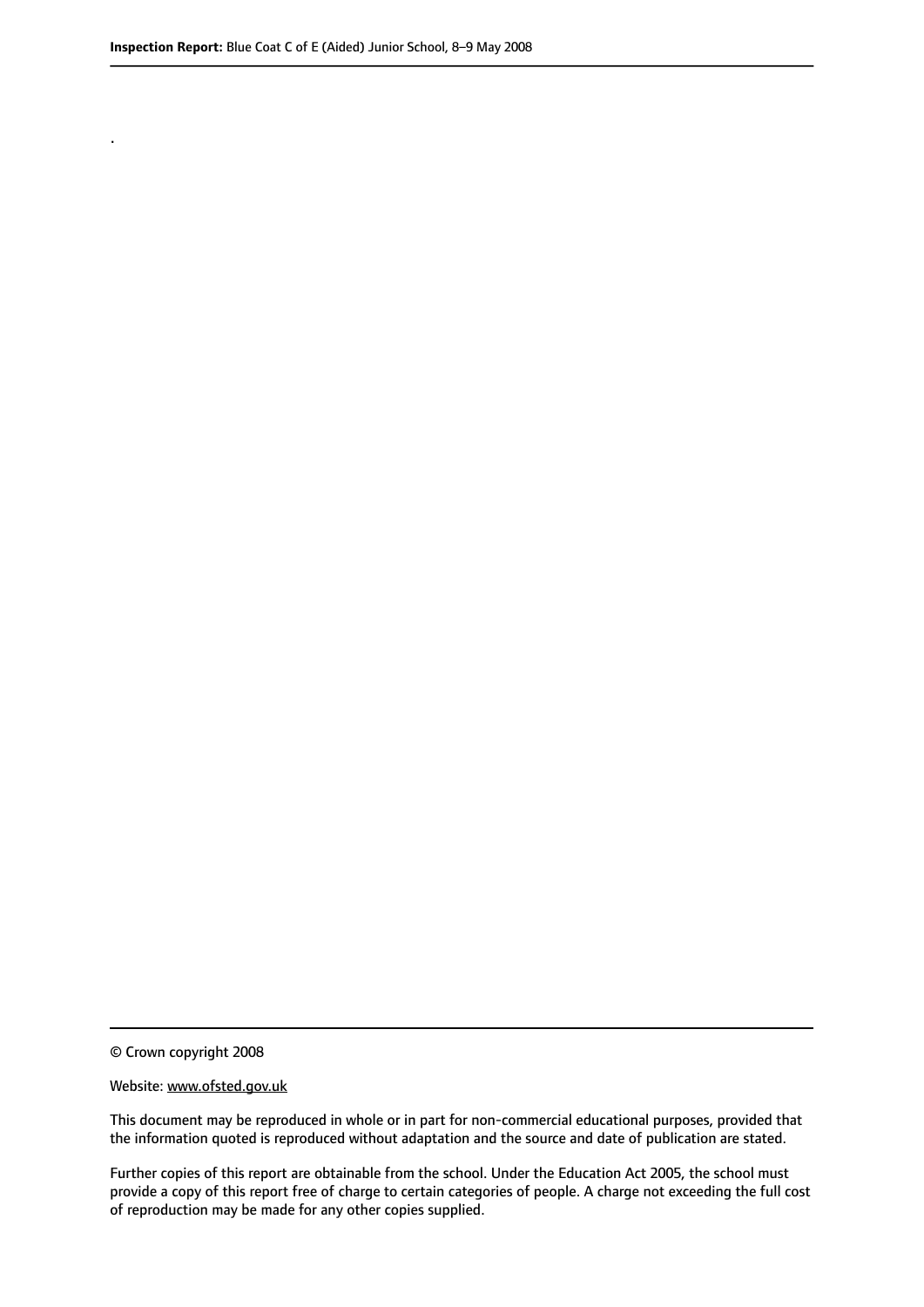# **Introduction**

The inspection was carried out by two Additional Inspectors.

### **Description of the school**

Blue Coat Church of England (Aided) Junior School is an average sized school in an urban area near the city of Durham. Numbers have risen recently and pupils join or leave the school through the year. The proportion of pupils entitled to claim free school meals is slightly below the national average. The number of pupils with learning difficulties and/or disabilities is broadly average. The majority of pupils are White British. The school has achieved a number of awards including Artsmark Gold, Basic Skills Quality Mark, BECTA ICT Mark, International Award (Intermediate level), Activemark and Investors in Children Award.

#### **Key for inspection grades**

| Grade 1 | Outstanding  |
|---------|--------------|
| Grade 2 | Good         |
| Grade 3 | Satisfactory |
| Grade 4 | Inadequate   |
|         |              |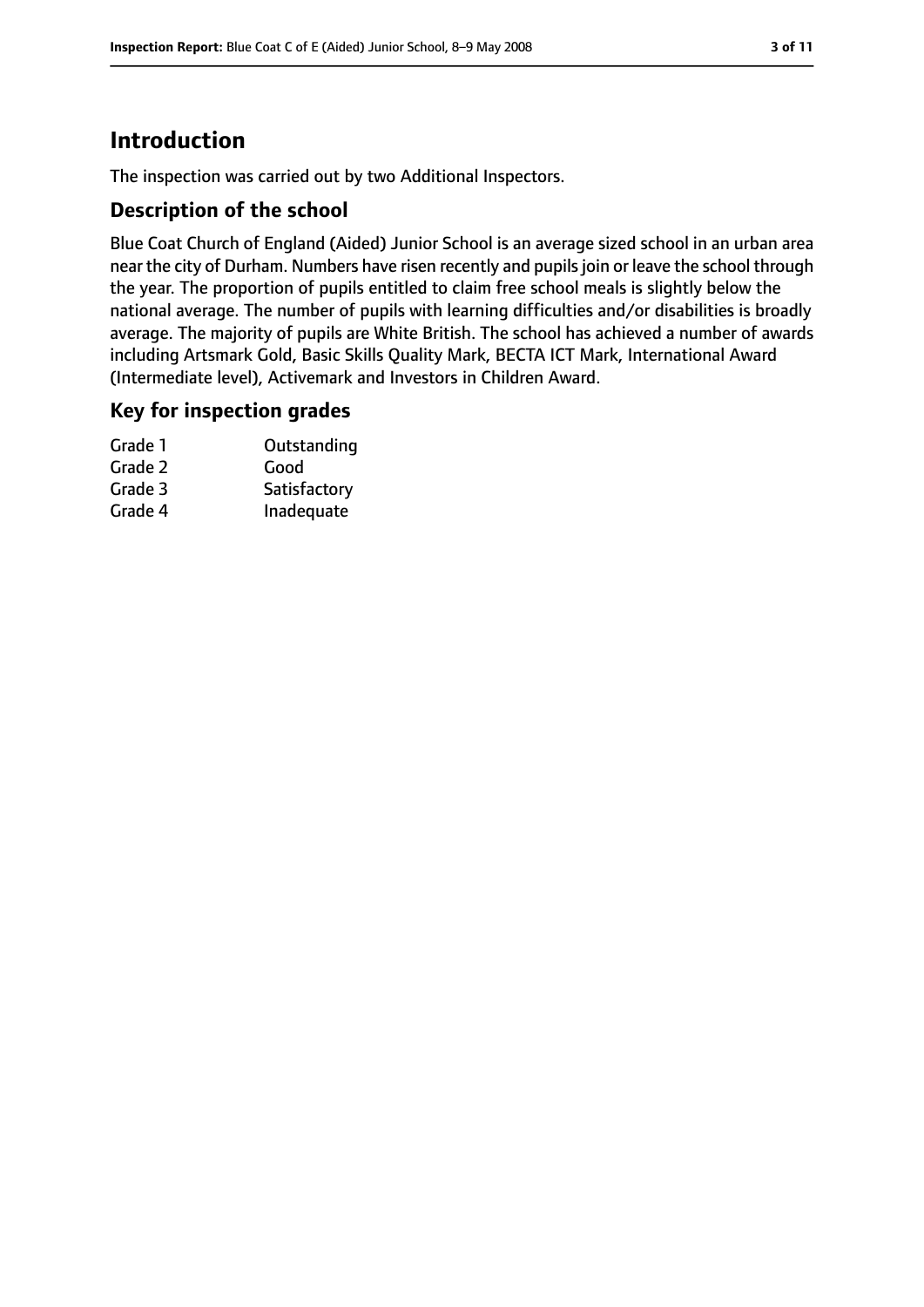# **Overall effectiveness of the school**

#### **Grade: 2**

Blue Coat C of E Junior School is a good school with outstanding features in personal development, well-being and care, guidance and support. This means pupils thrive, both socially and academically. The school is a vibrant place where pupils' achievements are celebrated with pride.

Pupils start school with skills and capabilities that are above average. They make good progress to reach standards that are well above average. Some of the most able pupils are working at a very high level beyond that expected of them. Pupils with learning difficulties and/or disabilities are well supported and achieve as well as their peers. Whilst pupils reach impressive standards, the school recognises that more challenging work would help some pupils achieve even better.

Teaching and learning are good with some examples of outstanding practice. Pupils enjoy lessons, particularly within the new context-based themes. Positive relationships between staff and pupils also contribute to success in lessons. Pupils are becoming more confident with the targets set and feel that this helps them to know what they have to do to improve their work. However, lessons are not always focused sharply enough on pupils' learning so they are not given sufficient opportunities to think for themselves and learn independently. The school has a firm commitment to teaching basic skills but also to learning French and personal, social, health and citizenship education. Pupils are provided with a range of extended opportunities, ranging from choir and hand bells to visitors such as the Lions of Zululand.

Pupils' personal development is excellent, as demonstrated by their exemplary behaviour and their respect and care for each other. Pupils know how to keep safe and healthy and make a very positive contribution to the life of the school and the wider community. Their strengths in social and academic skills prepare them very well for the future.

The school enjoys a great deal of support from parents. Many feel that their children are at the best possible school and would recommend it to others. This support is typified in the comment that, 'areas of manners, pastoral and social issues are well balanced with the more academic curriculum'.

The headteacher demonstrates clear leadership, commitment and determination to improve the school. Senior staff and middle leaders work to support new initiatives focused on giving pupils the best opportunities. Governors are highly committed, very well informed and bring considerable expertise to their role, providing an excellent balance of support and challenge. Together, they make a considerable contribution to driving the school forward. Areas for improvement from the previous inspection have been successfully addressed and the school provides good value for money.

#### **What the school should do to improve further**

- Ensure that pupils are given work that challenges them, particularly the most able pupils.
- Ensure that lessons are sharply focused on learning so that pupils have the opportunity to develop independence in their learning.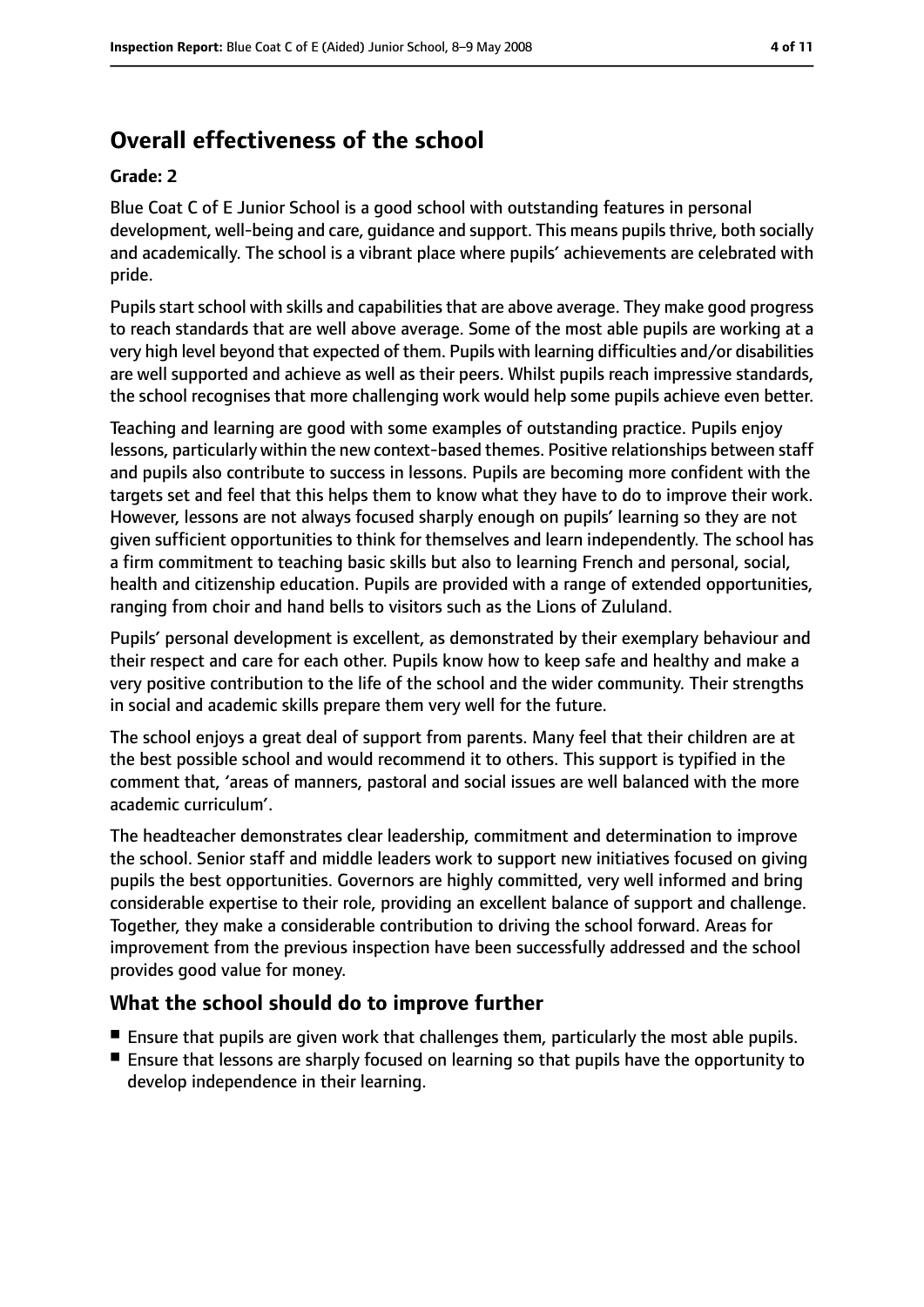# **Achievement and standards**

#### **Grade: 2**

Achievement is good and standards reached by pupils are well above average. Pupils enter the school with above average standards and most make good progress to finish Year 6 with well above average standards. Work seen in lessons shows that some pupils can work at standards above the highest expected for their age in national tests. Overall, boys do not perform quite as well as the girls, particularly in science; in mathematics girls and boys reach very similar standards. The small number of pupils for whom English is an additional language perform exceptionally well. Those with learning difficulties and/or disabilities make similar progress to their peers. The school has correctly identified that pupils have not done as well in writing and have put in place successful strategies to address this.

# **Personal development and well-being**

#### **Grade: 1**

Pupils' personal development and well-being are excellent, including their spiritual, moral, social and cultural development. Pupils say they enjoy coming to school and, as a result, behaviour and attendance are both exemplary. They feel safe around school and say that there is very rarely any bullying in school; when they fall out, it is dealt with sensitively and quickly. Pupils thrive on the many opportunities to accept responsibility and contribute to the school community. The school council is active in finding out what pupils think and in developing and presenting these ideas confidently to improve the school environment. For example, they worked closely with a contractor in designing the new timber trails for the field. Pupils know what they need to do to stay healthy and choose to do so. Members of the School Nutrition Action Group ensure that the school kitchen staff know which healthy foods are most popular and, as a result, pupils think the dinners are very good. The Year 6 buddies are well trained and organised and help younger children to enjoy break times. The pupils are also involved in many activities in the local community, showing their concern for others often through fund-raising and writing cards supporting the 'send my friend to school' campaign. Pupils learn about the diversity of modern British culture through events such as visiting a synagogue. They also find out about the wider world through strong links with schools and pupils in France and Australia. The combination of acquiring good academic skills and a caring attitude towards others means pupils have an excellent grounding for later life.

# **Quality of provision**

## **Teaching and learning**

#### **Grade: 2**

Teaching is good and leads to effective learning. As a result, pupils make good progress. Teachers have good subject knowledge and use a range of strategies to engage and motivate pupils. Learning activities are well planned with a variety of tasks being used, although these do not always challenge the most able pupils to achieve the highest standards they are capable of. The recent introduction of pre- and post-unit assessment is helping to develop the use of data to inform planning. In some lessons, there is an over-emphasis on teacher input so that pupils do not have the best opportunities to develop their independent learning. Pupils who find learning difficult are well supported by a team of skilled teaching assistants. Interactive whiteboards are used well to both demonstrate teaching points and to engage pupils. In the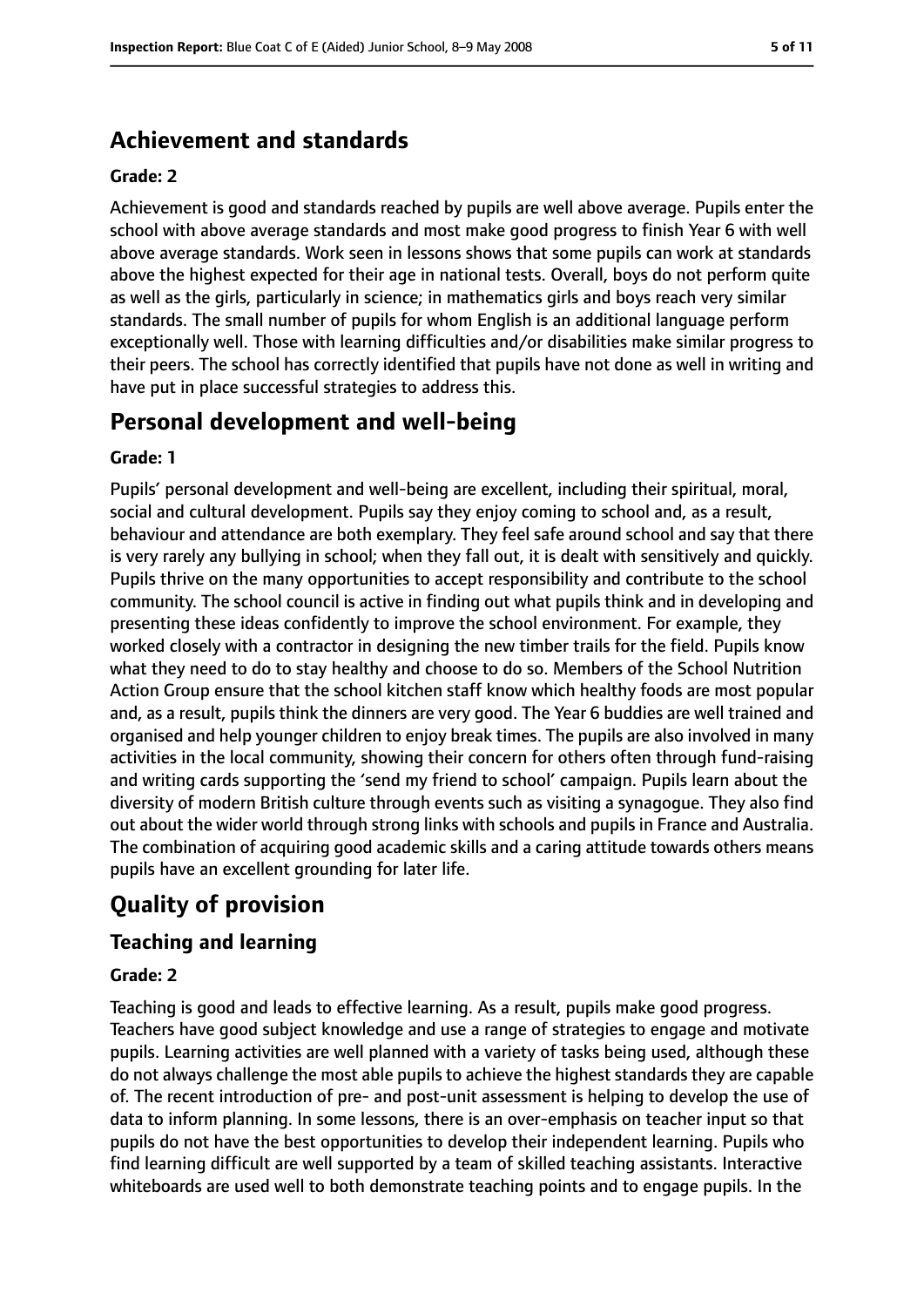best lessons, pupils are involved in assessing their own and each other's work, which is effective in moving their learning forward.

#### **Curriculum and other activities**

#### **Grade: 2**

Following recent developments, the curriculum is good and improving. The school actively promotes links between the subjects and this context-based approach to planning and teaching makes the curriculum relevant and enjoyable for its pupils. Assessment is being refined so that target setting can be more sharply focused and effective. Lessons in personal, social, health and citizenship education contribute significantly to pupils' outstanding personal development. In a Year 4 lesson, pupils were sensitively and skilfully encouraged to discuss their feelings when coping with bereavement. Appropriate use is made of specialist teaching, for example, in the teaching of French and physical education. The school provides a range of support programmes for pupils with learning difficulties. For example, a suitable computer programme is used to boost the reading and spelling skills of those pupils who need it. A good range of visitors and trips, including a residential experience, significantly enhance pupils' personal development. After-school clubs are well attended and popular with the pupils.

#### **Care, guidance and support**

#### **Grade: 1**

This is an exceptionally caring, friendly school with a cheerful atmosphere where pupils are well known and cared for by adults. The development of pupils' personal, social and emotional understanding is a high priority and is carefully nurtured. The school works in close partnership with parents and has developed good links with a range of agencies to ensure the best possible provision for its pupils. Well-planned procedures help pupils to settle happily when they start school and prepare them for the move to the secondary school. Pupils who join the school through the year are assigned two 'Smiley Blues' to help them quickly become part of school life. Arrangements for safeguarding pupils are robust and health and safety checks are secure. Risk assessments are in place and reviewed regularly. The tracking system and target setting are helping pupils know what they need to do to improve. There are some examples of excellent marking of pupils' work, especially in Year 6, with the result that pupils know what they need to do to improve further.

## **Leadership and management**

#### **Grade: 2**

Leadership and management are good. The strong leadership of the headteacher is a key factor in the success of the school. She has accurately identified appropriate key priorities and, with the support of the senior leadership team and subject coordinators, has begun the process of further improving the curriculum to ensure enjoyment and enrichment. This is moving the school forward with clear direction. The relationship between all adults and pupils in the school creates a caring atmosphere. The leadership have been particularly successful in bringing about positive behaviour and developing self-confidence, which has resulted in outstanding personal development and pupils' well-being. Measures to improve standards in writing are proving effective. Monitoring is rigorous and is beginning to focus more on the impact for pupils rather than just the teaching. Equal opportunities are promoted vigorously and all pupils are included fully in what the school provides. Governance is outstanding because governors have an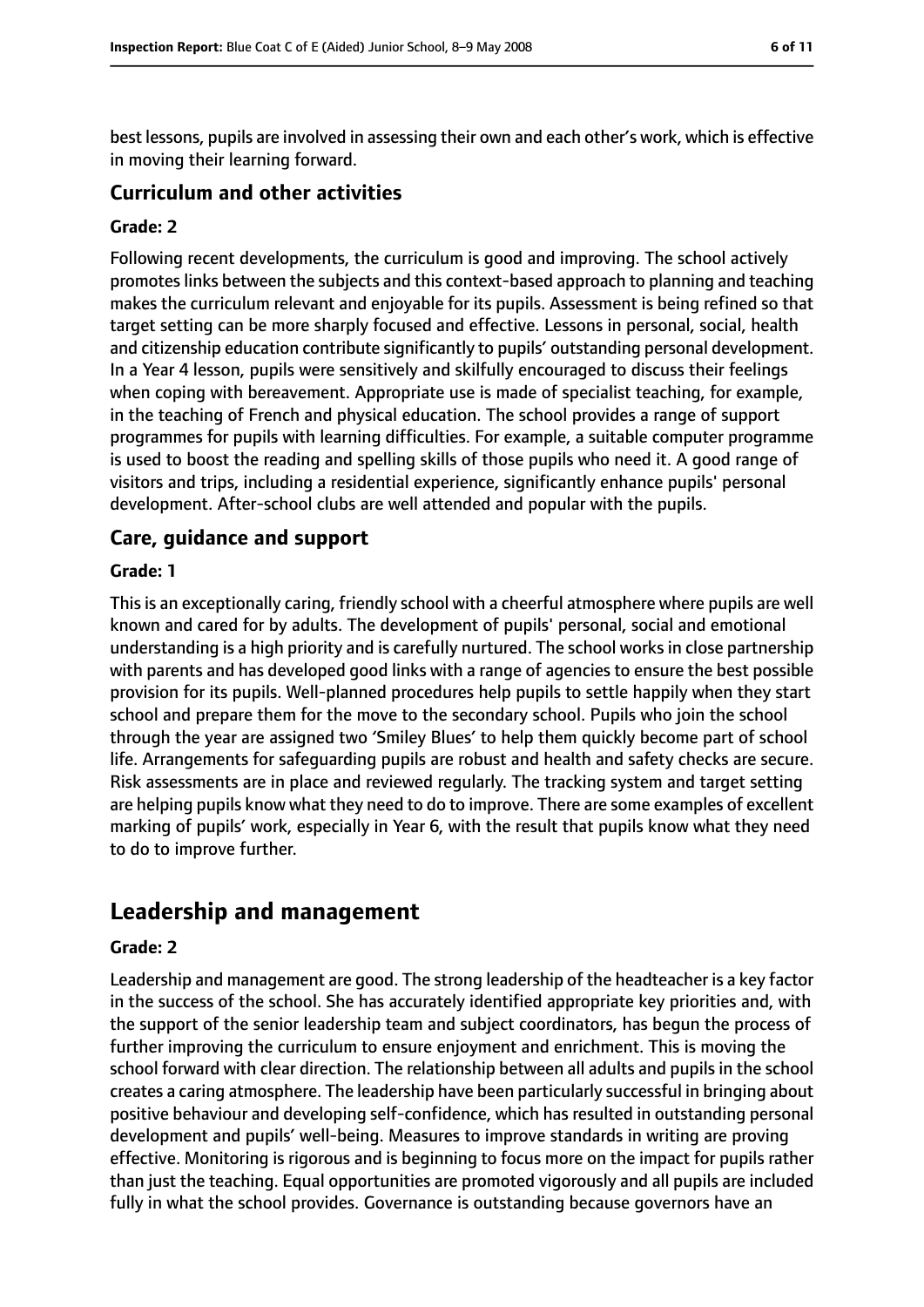exceptionally accurate picture of the school. They bring considerable expertise which helps them provide very helpful levels of challenge and support. The school has a good capacity for improvement because the senior leadership has a clear view of what needs to be done and demonstrates determination to do so.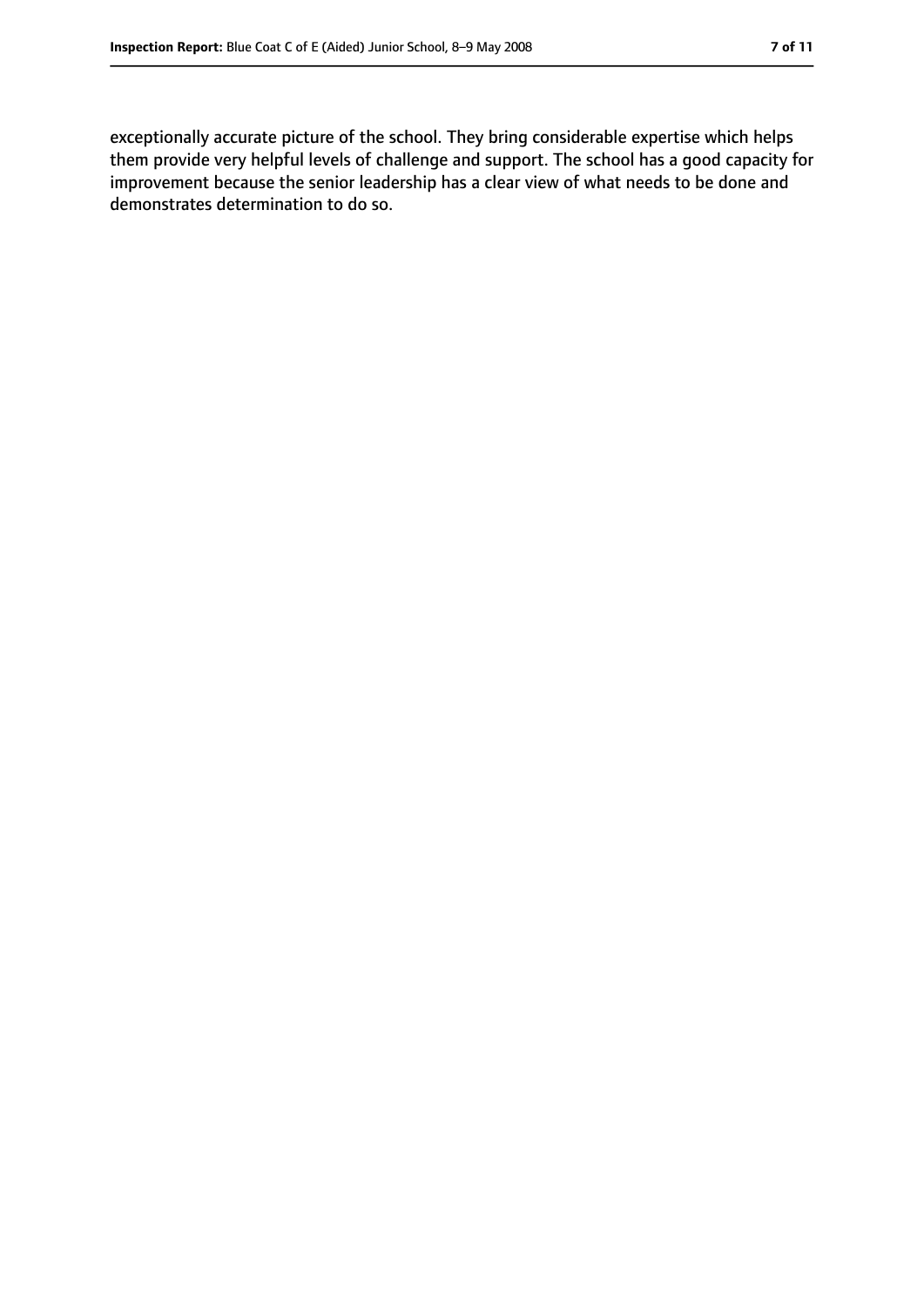**Any complaints about the inspection or the report should be made following the procedures set out in the guidance 'Complaints about school inspection', which is available from Ofsted's website: www.ofsted.gov.uk.**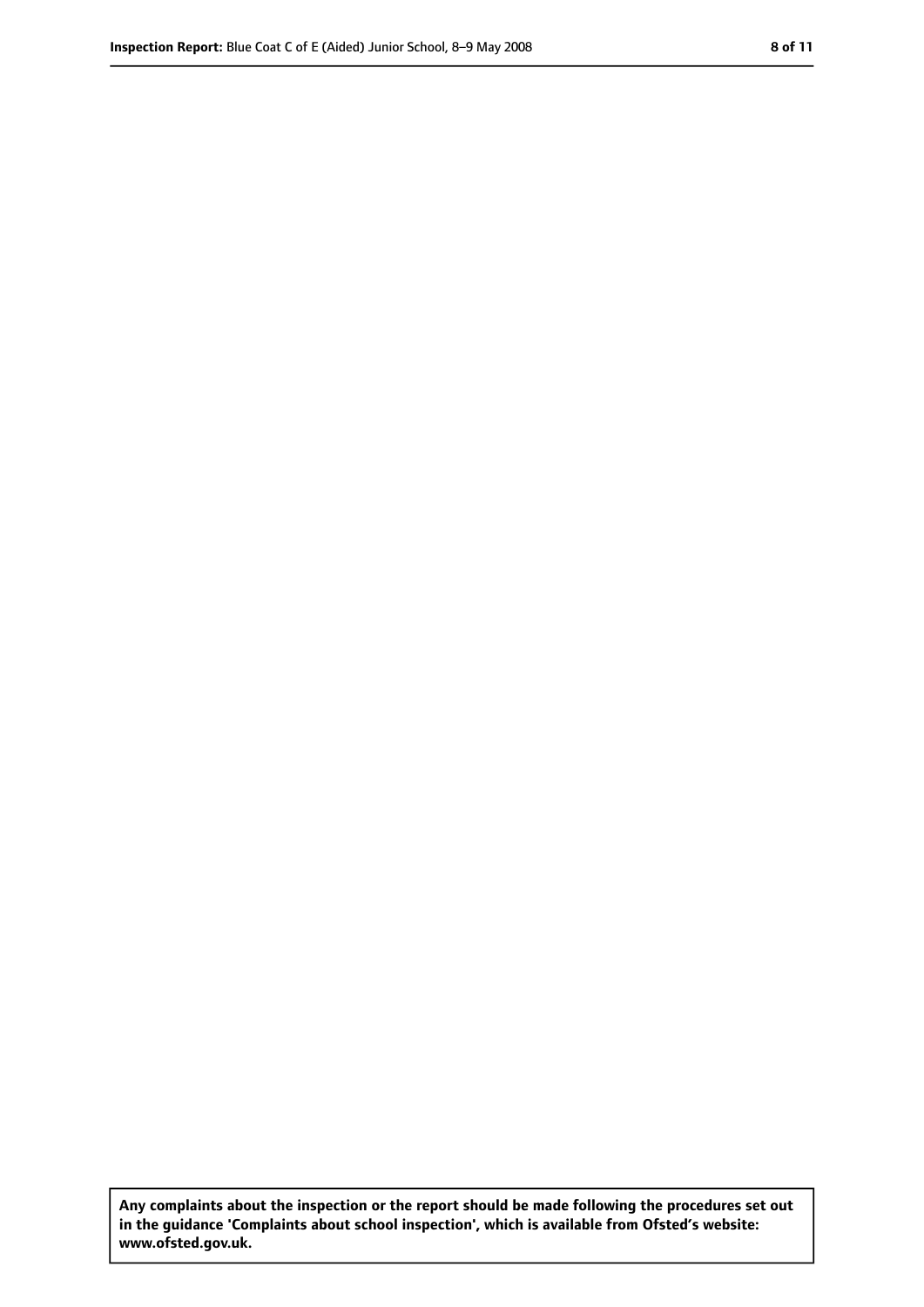# **Inspection judgements**

| $^{\backprime}$ Key to judgements: grade 1 is outstanding, grade 2 good, grade 3 satisfactory, and | School         |
|----------------------------------------------------------------------------------------------------|----------------|
| arade 4 inadequate                                                                                 | <b>Overall</b> |

## **Overall effectiveness**

| How effective, efficient and inclusive is the provision of education, integrated<br>care and any extended services in meeting the needs of learners? |     |
|------------------------------------------------------------------------------------------------------------------------------------------------------|-----|
| Effective steps have been taken to promote improvement since the last<br>inspection                                                                  | Yes |
| How well does the school work in partnership with others to promote learners'<br>well-being?                                                         |     |
| The capacity to make any necessary improvements                                                                                                      |     |

## **Achievement and standards**

| How well do learners achieve?                                                                               |  |
|-------------------------------------------------------------------------------------------------------------|--|
| The standards <sup>1</sup> reached by learners                                                              |  |
| How well learners make progress, taking account of any significant variations between<br>groups of learners |  |
| How well learners with learning difficulties and disabilities make progress                                 |  |

## **Personal development and well-being**

| How good is the overall personal development and well-being of the<br>learners?                                  |  |
|------------------------------------------------------------------------------------------------------------------|--|
| The extent of learners' spiritual, moral, social and cultural development                                        |  |
| The extent to which learners adopt healthy lifestyles                                                            |  |
| The extent to which learners adopt safe practices                                                                |  |
| How well learners enjoy their education                                                                          |  |
| The attendance of learners                                                                                       |  |
| The behaviour of learners                                                                                        |  |
| The extent to which learners make a positive contribution to the community                                       |  |
| How well learners develop workplace and other skills that will contribute to<br>their future economic well-being |  |

## **The quality of provision**

| How effective are teaching and learning in meeting the full range of the<br>learners' needs?          |  |
|-------------------------------------------------------------------------------------------------------|--|
| How well do the curriculum and other activities meet the range of needs<br>and interests of learners? |  |
| How well are learners cared for, guided and supported?                                                |  |

 $^1$  Grade 1 - Exceptionally and consistently high; Grade 2 - Generally above average with none significantly below average; Grade 3 - Broadly average to below average; Grade 4 - Exceptionally low.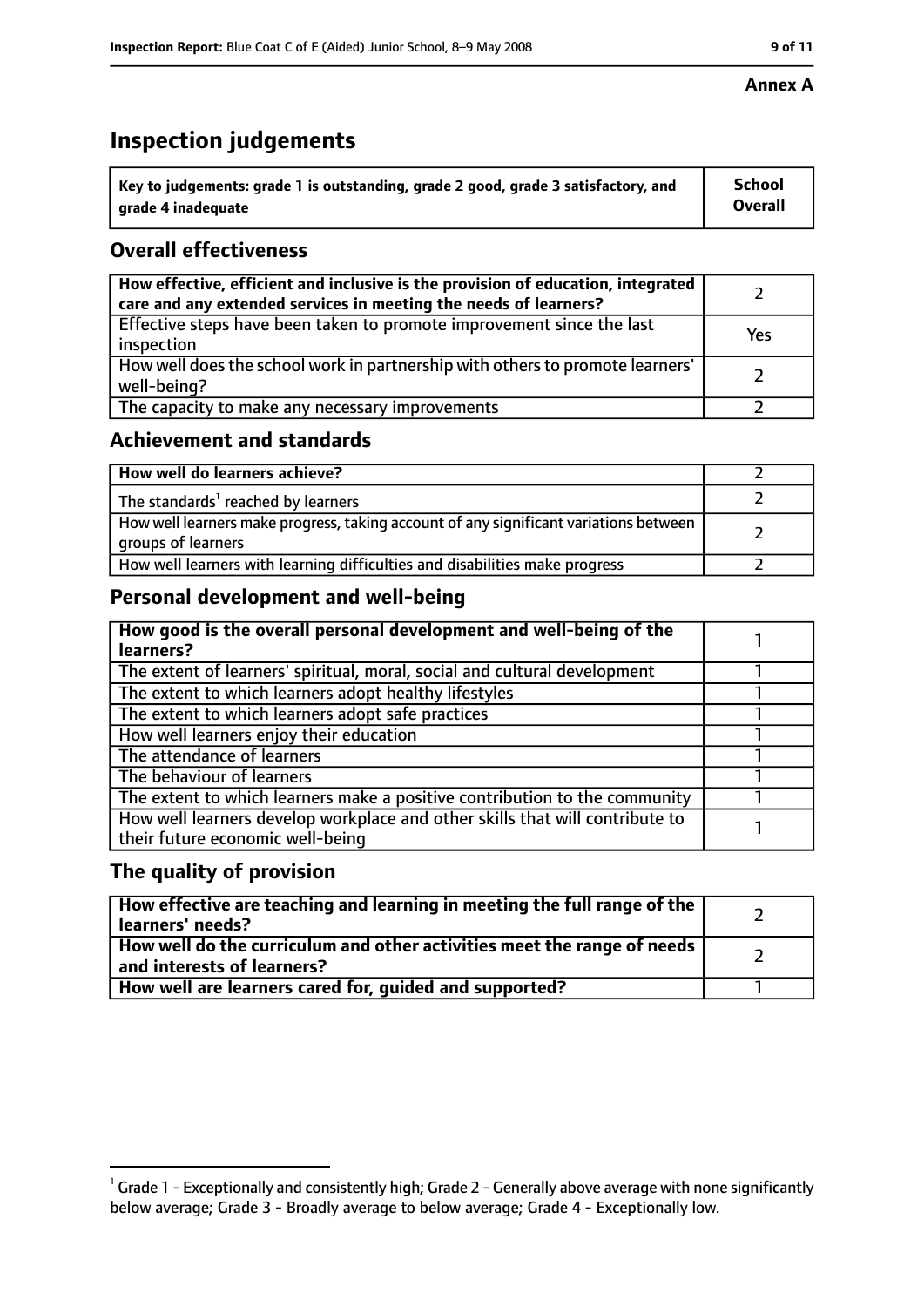#### **Annex A**

# **Leadership and management**

| How effective are leadership and management in raising achievement<br>and supporting all learners?                                              |           |
|-------------------------------------------------------------------------------------------------------------------------------------------------|-----------|
| How effectively leaders and managers at all levels set clear direction leading<br>to improvement and promote high quality of care and education |           |
| How effectively leaders and managers use challenging targets to raise standards                                                                 |           |
| The effectiveness of the school's self-evaluation                                                                                               |           |
| How well equality of opportunity is promoted and discrimination tackled so<br>that all learners achieve as well as they can                     |           |
| How effectively and efficiently resources, including staff, are deployed to<br>achieve value for money                                          |           |
| The extent to which governors and other supervisory boards discharge their<br>responsibilities                                                  |           |
| Do procedures for safequarding learners meet current government<br>requirements?                                                                | Yes       |
| Does this school require special measures?                                                                                                      | <b>No</b> |
| Does this school require a notice to improve?                                                                                                   | No        |